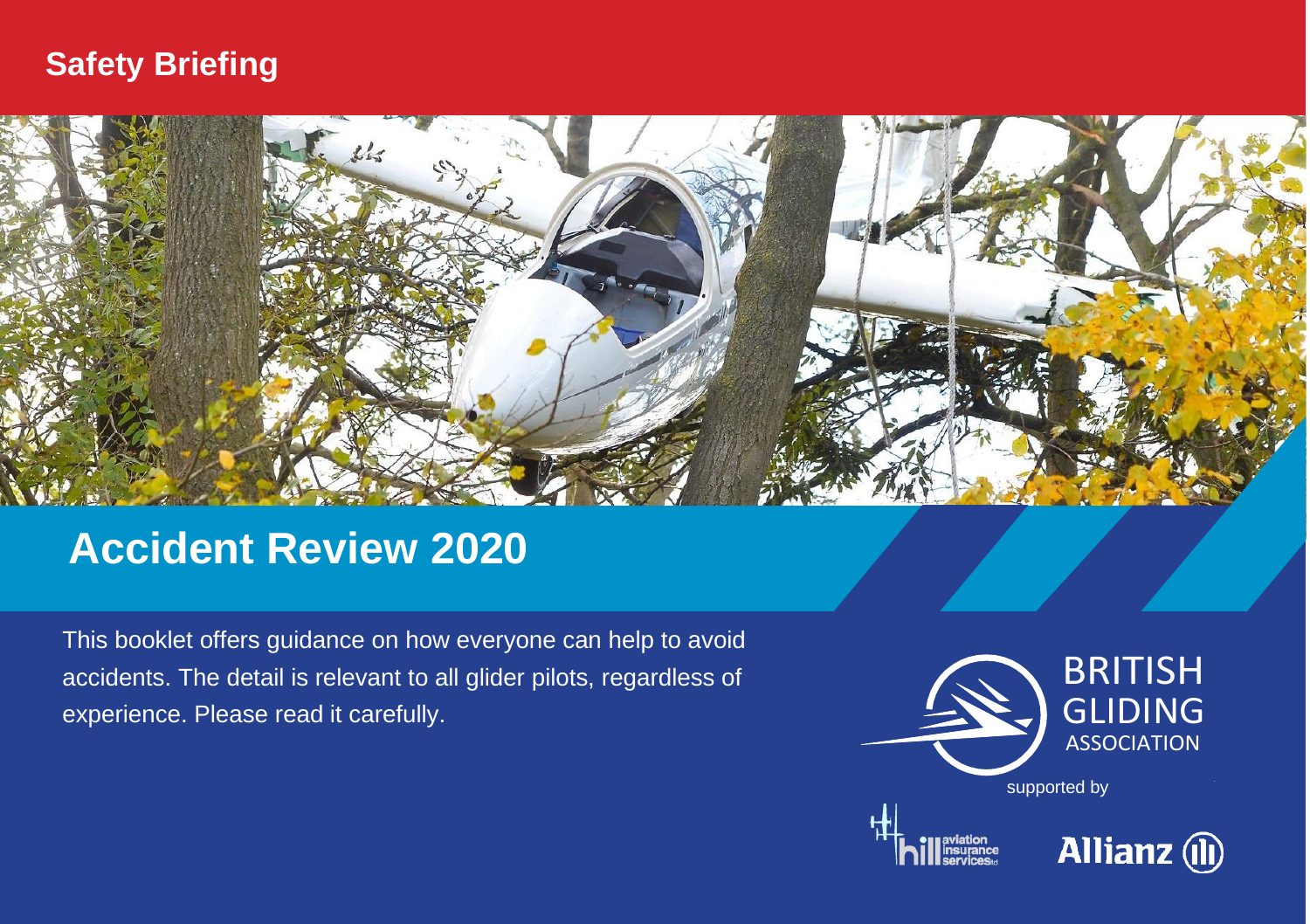### **INTRODUCTION**

The year 2020 was unique on account of the Covid 19 virus epidemic. Gliding ceased in late March. Solo gliding started after about 6 weeks but instructing only in July.

When gliding did re-commence, it was with severe operational restrictions. Pilot currency suffered. Introductory flights ceased. There were no competitions.

All the accidents and incidents reported to the BGA are tagged in the BGA database as an undershoot, a rigging omission, a tug upset, or other apparent immediate cause. This review is structured in that way.

But WHY did the accident or incident happen? The circumstances very frequently suggest human factors were the cause and different behaviour is the way to avoid a future accident by another pilot in similar circumstances.

We are all susceptible to human factors. Common ones are listed below, with examples:

### **Distraction**

- o An instrument is incorrectly set. While attending to this you cause a tug upset.
- o A pilot asks you to move your partially rigged glider; you 'complete' the rigging but omit a crucial item

External pressure

- $\circ$  Hurry up, the tug is landing!
- only 2 more first flights, let's not disappoint them Wishful thinking
	- o I can fly a complete circuit from here
	- o I can *always* get away from low level
	- o This damaged tail dolly will not break

Confirmation bias

o There is sink everywhere today (airbrakes open)

There are no easy solutions but awareness of our susceptibility and continued vigilance will help.

### **CONTINUING SAFETY GUIDANCE**

[MANAGING FLYING RISK](https://members.gliding.co.uk/managing-flying-risk-index/) is updated frequently. Please review its guidance regularly, together with the Safety Briefings and other Safety material on the BGA website. It might help you avoid an accident!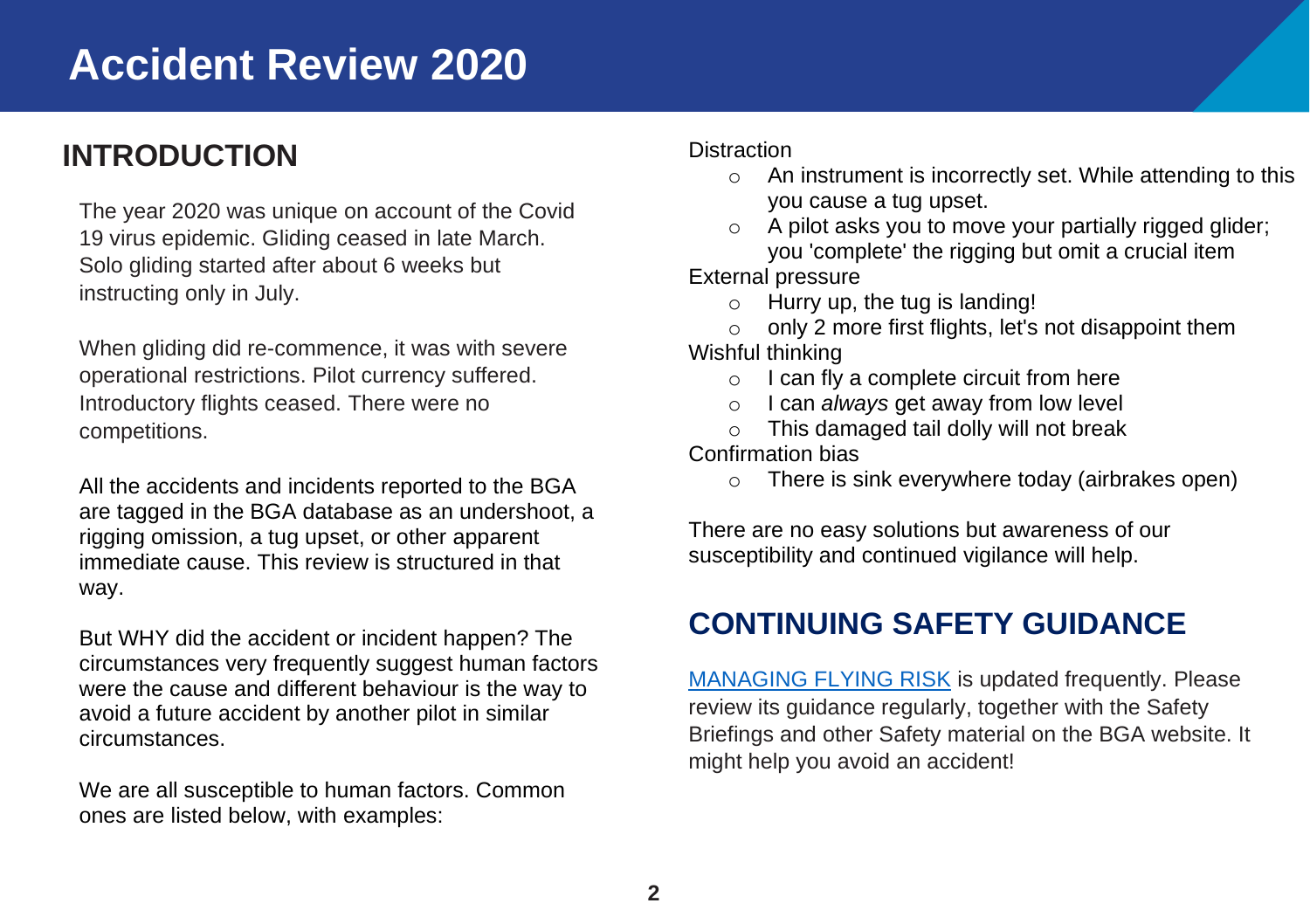### **ACCIDENTS IN 2020**

The 124 reports included one fatality, seven serious injuries, 10 minor injuries, and 31 substantially damaged aircraft.

The fatality and a serious injury were in an ASH25E. Another serious injury was in a TMG. The AAIB are investigating both accidents.

Four of the serious injury accidents took place from June to September. All four were unusual. The two pilots who spun into the ground were lucky to survive.

| month | injury | circumstances                                   |
|-------|--------|-------------------------------------------------|
| jan   | S      | wing tip runner fell                            |
| mar   | S      | TMG crashed; AAIB investigation                 |
| jun   | S      | 2-turn spin in circuit into the ground          |
| jun   | S      | retrieve vehicle started in reverse, hit member |
| jul   | S      | spin in circuit into the ground                 |
| jul   | S      | heavy landing from 90kt approach                |
| aug   | FS.    | crashed in field, AAIB investigation            |

The year 2020 had 8 substantial damage accidents prior to the shutdown at the end of March, compared with a 2018/2019 average of 11.5.

There were 23 substantial damage accidents from 27 May to 30 September 2020. The 2018/2019 average was 27.



A very high BGA priority is to conduct first flights safely. There were two incidents before gliding stopped in March. In one incident, P2 inadvertently unlocked the airbrakes but P1 rapidly closed them. In the other the undercarriage collapsed on landing. The re-start of gliding did not include first flights.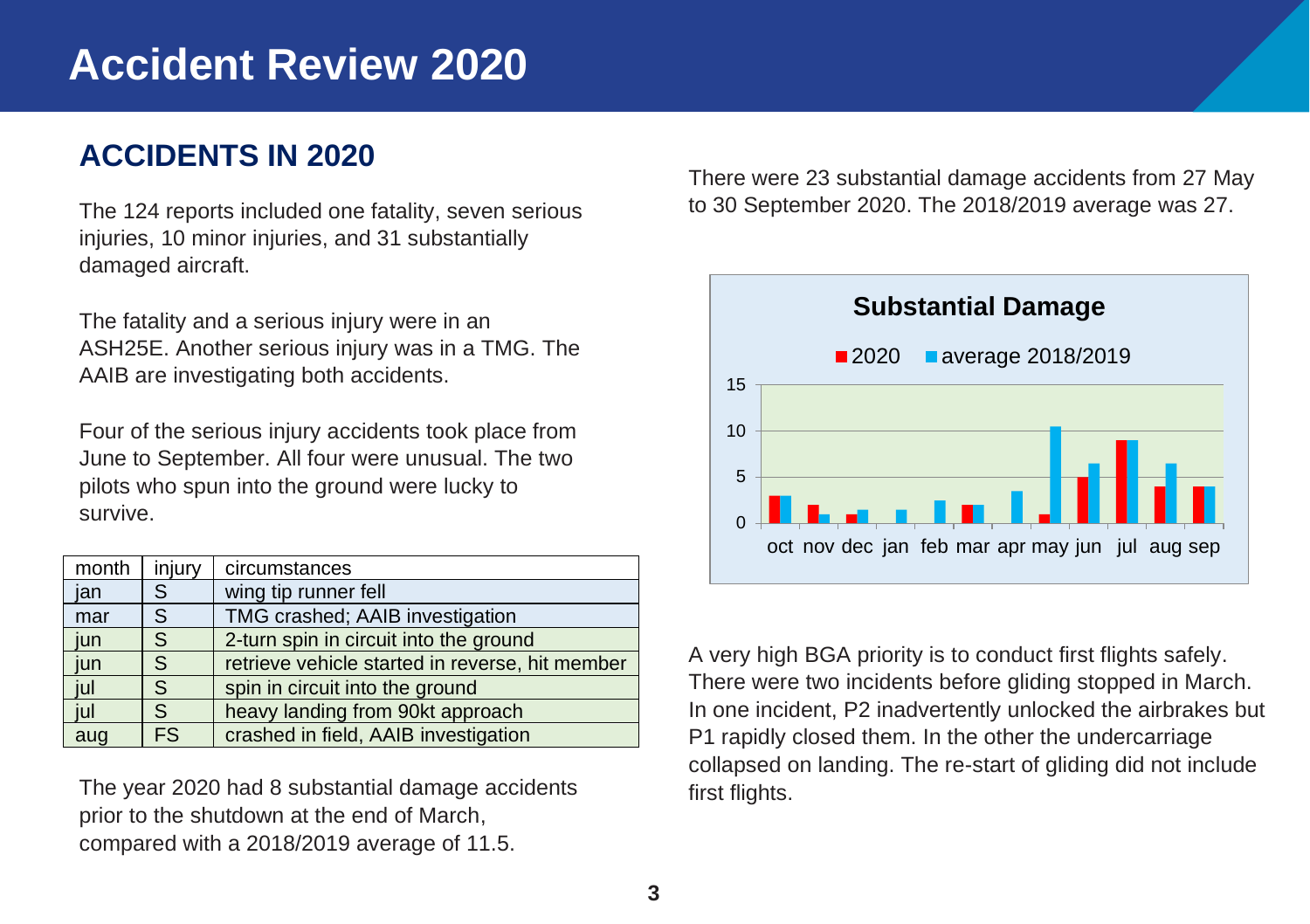### **ACCIDENTS IN 2020 BY CATEGORY**

### **Collision**

There were no collisions in 2019. The last gliderglider collision was in 2014. Since then gliders have collided with a light aircraft, a tug, a tug rope, and a vulture, but not with each other:

Could the lack of glider-glider collisions in the last 6 years be due to widespread adoption of FLARM? Quite possibly.

There have been several reports of Flarm equipped aircraft failing to provide warning signals. Please ensure your installation is operating correctly. This requires up to date software and an effective aerial.

Collision continues to be a threat to life. Please review the BGA documents [collision avoidance,](https://members.gliding.co.uk/bga-safety-management/lookout/) [soaring protocol](https://members.gliding.co.uk/library/safety-briefings/soaring-protocol/) and what to do [after a collision](https://members.gliding.co.uk/wp-content/uploads/sites/3/2015/04/Parachuting-after-a-midair-collision.pdf) and BE PREPARED!! The G. Dale account of his bail [out is very instructive.](https://www.youtube.com/watch?v=cDXIxHAmSX0)

### **Winch**

There was no personal injury from a winch launch in 2020 but there were several hazardous flights. These included a launch failure at 200ft with the pilot turning downwind instead of landing ahead, a landing very close to the launch point instead of landing ahead after a simulated launch failure, and two wing drops.

The BGA safe winch launch initiative led to guidance that was first published in 2006, 15 years ago. There have been 9 fatal or serious injuries in those 15 years compared with 48 in the 15 years from 1991-2005, and 57 in the 15 years from 1976- 1990. Well done pilots, instructors, winch drivers, and everyone involved in the winch launch of a glider.

Winch accidents from a stall or spin have declined dramatically but wing drops continue. An updated safe winch launch booklet is available on the BGA website. It contains a new section on how a team effort by everyone involved in the launch can help to avoid a wing drop. *Please secure a personal copy of this booklet and follow the guidance.*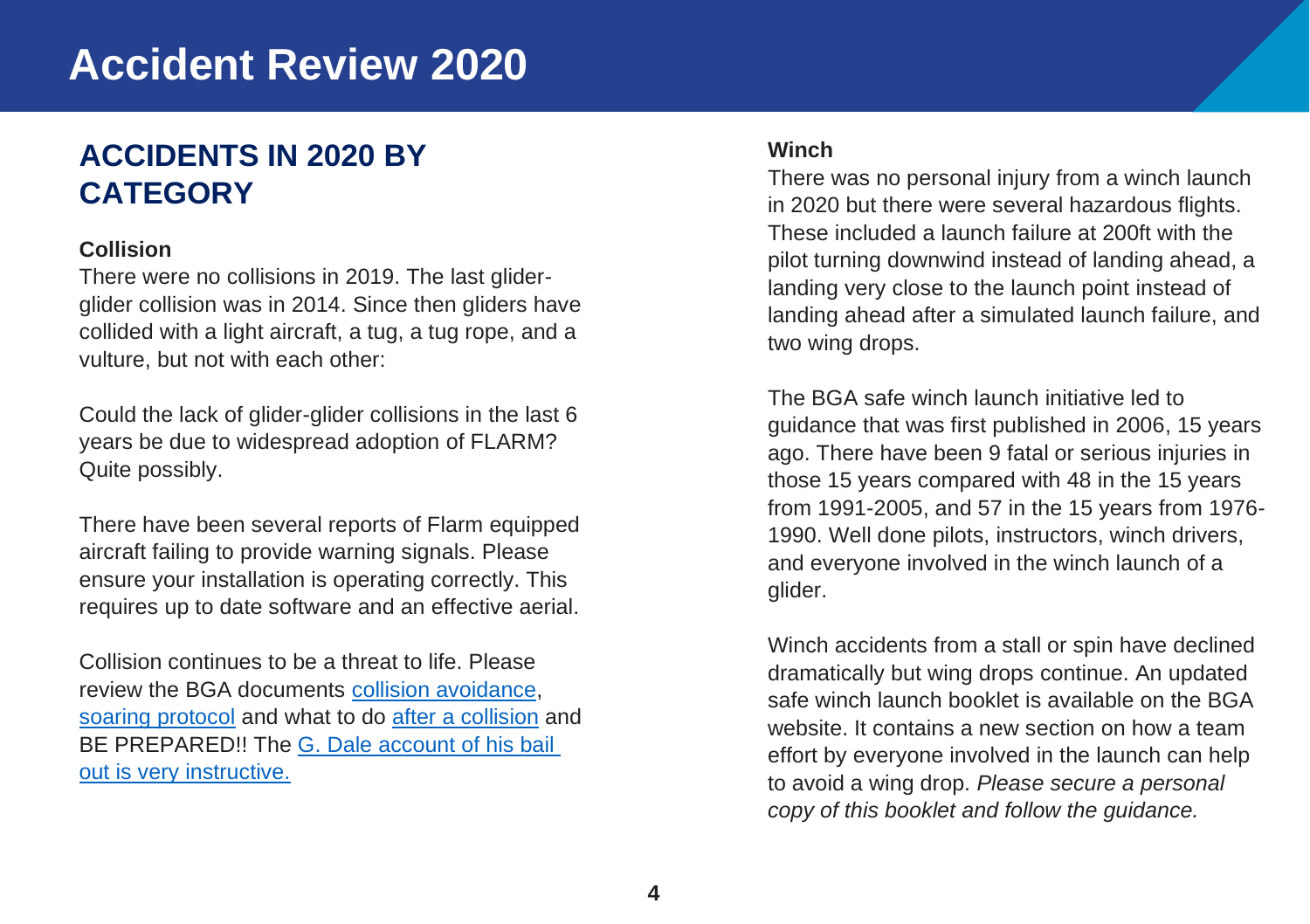

### **Aerotow**

There were 6 tug upsets. These followed 7 in 2019. Fortunately, 4 of the upsets were above 1500ft, but one was at 200-250ft. The tug pilot released. The glider pilot had been distracted by an insect and went too high in less than 2 seconds.

It is many years since a tug pilot died from an upset but tug pilots will die if glider pilots allow the current upset rate to continue.

The glider pilot has the life of the tug pilot in his/her hands. To keep the tug pilot safe:

Glider pilot

- Give absolute priority to maintaining position on tow
- Ignore distractions
- At release height visually confirm separation

Tug pilots

• Dump the glider immediately if you are losing control of the tug

**Instructors** 

- Teach the imperative of maintaining position
- Restrict the glider to known safe lateral displacement

A tug engine stopped on the take-off run because the pilot had turned the fuel off, thinking he was changing tanks.

Please review the published guidance on [safe](https://members.gliding.co.uk/bga-safety-management/safe-aerotowing/)  [aerotowing.](https://members.gliding.co.uk/bga-safety-management/safe-aerotowing/)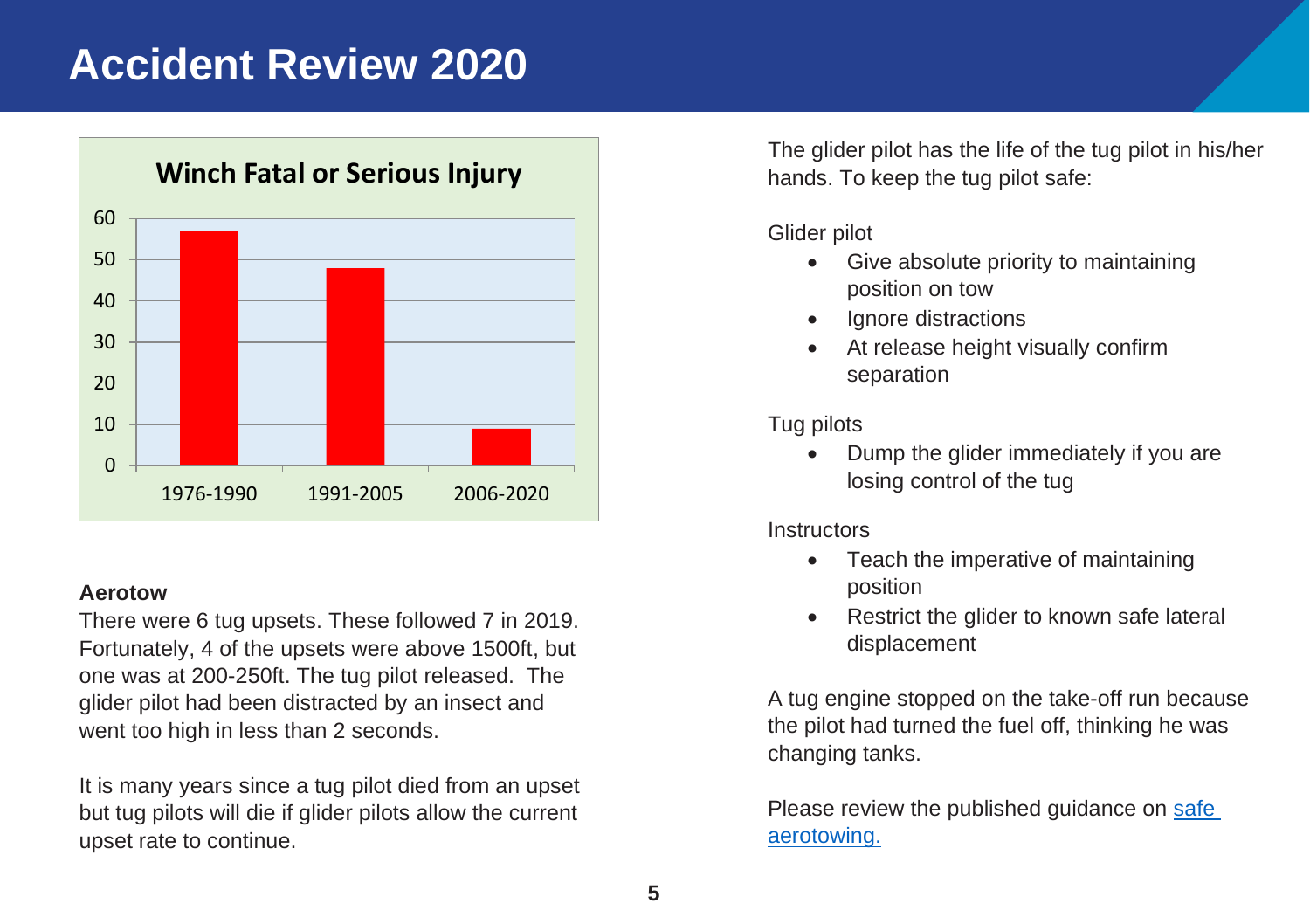### **Stall/Spin**

The two serious injuries from a spin close to the airfield have been mentioned.

The other 4 accidents were from a sideslipping approach, a stall onto high ground with an FES engine running, a high round-out in a TMG with wet wings, and a stalled attempted go-around in a tug.

### **Glider integrity**

It has been repeatedly stressed that rigging should be conducted without interruption or distraction.

It is equally important for one person to direct the rigging process. A tailplane was found to be insecure after rigging by committee led to unwarranted assumptions.

Another tailplane was found to be unlocked after 30 hours of flight. A glider awaiting launch had an unconnected aileron.

4 canopies opened in flight. A glider was flown for 90 minutes with the tail dolly attached.

The following guidelines have been repeatedly published in recent years:

- Rigging should be directed by a person experienced on the type, in accordance with the flight manual, without interruption or distraction.
- A newly rigged glider should always have a daily inspection (D.I.) which should be conducted by a person experienced on the type without interruption or distraction.
- A newly rigged glider should always have positive control checks.
- The pilot should carry out proper pre-flight checks, again without interruption or distraction.

### **Please follow this advice**

### **Landing**

A serious injury arose from an approach at 90kt and deployment of the airbrakes combined with inadvertent deployment of negative flap.

A landing Jabiru on a type conversion flight hit a glider in the launch queue.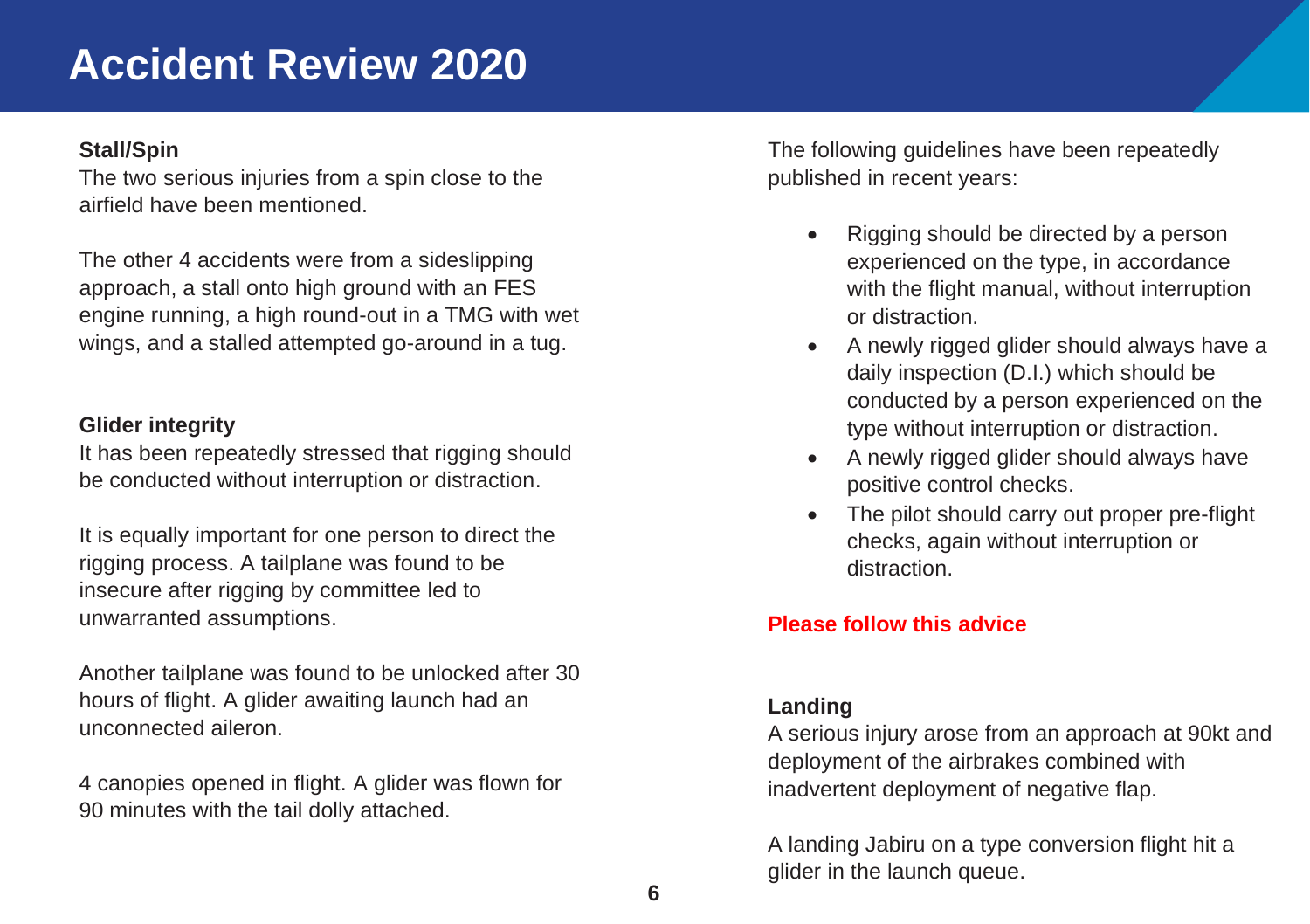11 other reports included bounced landings, and heavy landings.

#### **Field landing**

There were 9 reports. The fatal accident is subject to AAIB investigation.

There were two failed attempts to start a turbo at 100-200ft, a glider hit a wall after field selection at 400ft, two landings in crop, a groundloop in a field, and a glider hit trees on the approach. One pilot descended 1500ft in cloud to find no good fields available.

### **Pick a field early!**

### **Misuse of controls**

One control is used to achieve the effect of another.

One pilot tried to land with his hand on the undercarriage lever. Another pilot grasped the undercarriage lever but realised his mistake in the air. A TMG pilot in the right hand seat deployed airbrake instead of stick.

#### **Under/overshoot**

10 pilots undershot or overshot the airfield.

The serious injury TMG accident is subject to AAIB investigation. The other reports included:

An instructor was operating downwind to avoid low cloud. The returning glider hit a tree on a 6km glide.

A glider over-ran the runway. P1 had not flown the type from the rear seat, and had not flown at the site.

A very experienced pilot undershot into the tree canopy.

### **Technical**

An aircraft component broke or did not work as intended. The 12 incidents included:

Ventus 3T descent at 120kt and full airbrake followed by difficulty in closing the airbrakes.

Ventus BT trailing edge airbrakes opened during winch launch; 37 year old strut failed.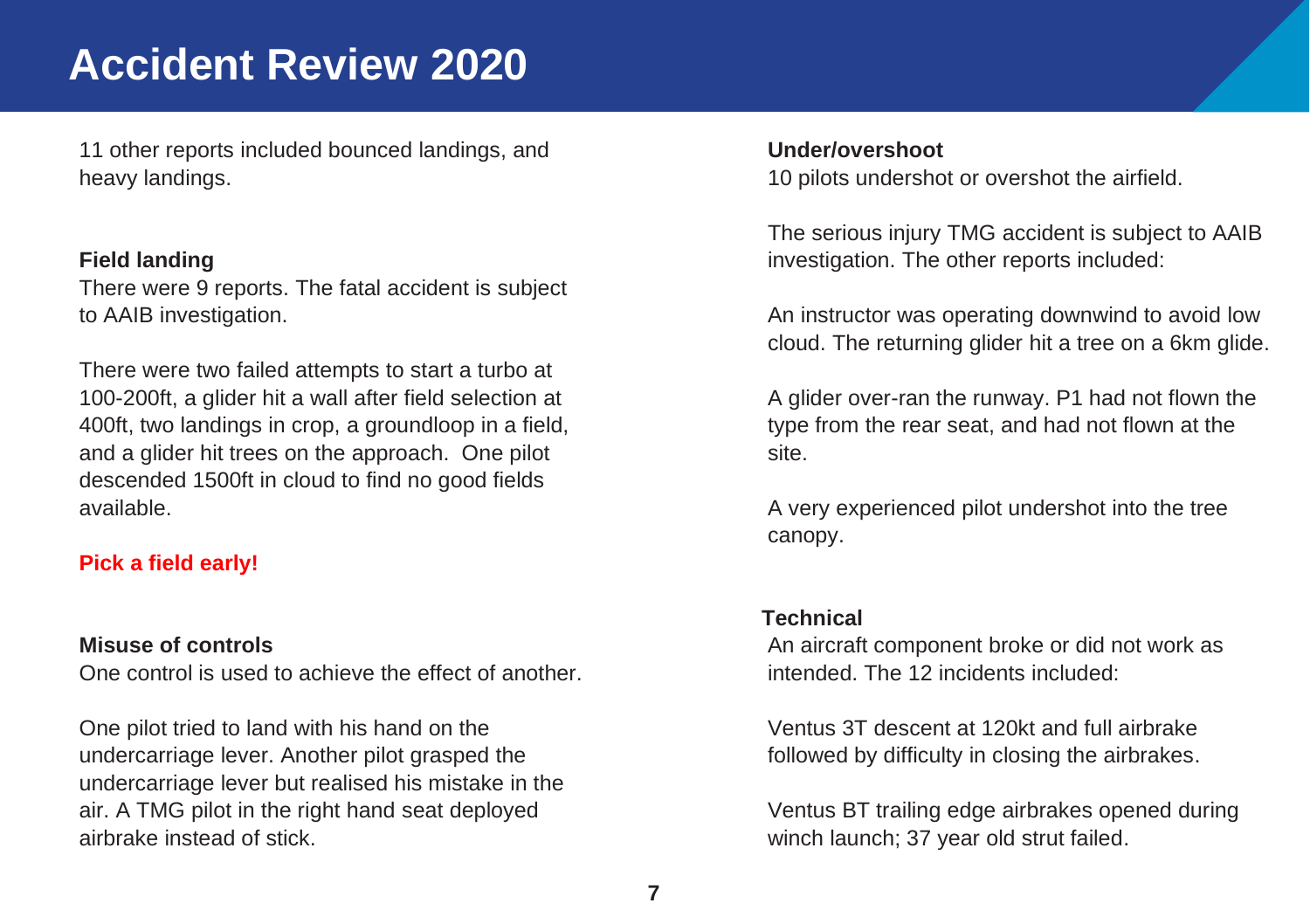Libelle 201 rudder cable failed in flight. DG1000S flight test, airbrakes jammed open in flight when rear airbrake handle was rotated more than 60°

Eurofox elevator flutter due to fractured trim cable.

### **TMG/tug**

Reports are only placed in this category if they do not fit any other category.

The 9 reports included 4 engine failures: a PA25 was landed safely in a field as was a Eurofox with a new engine. A G109 landed safely with a smell of burning, and a SF25C engine failed during the takeoff run.

Other engine related reports were a Eurofox lost power during a tow and a Dimona magneto failed during the ground run.

### **Other categories**

There were two separate airprox between a glider and parachutists on the same day.

There was an airprox report involving two gliders and a near miss between two gliders flying mirror circuits.

A tug overflew a glider on approach and landed in front of the glider.

A winch cable parachute fell outside the airfield.

8 gliders landed wheel up.

There were no accidents involving medical issues and no glider hit a hill.

### **Accidents/incidents unconnected with flight** 14 reports

The serious injuries to a wing runner and from starting a vehicle in reverse have been mentioned.

Four gliders were damaged while being towed by a vehicle.

Wind gusts tipped two tugs.

### **These accidents are expensive and avoidable!**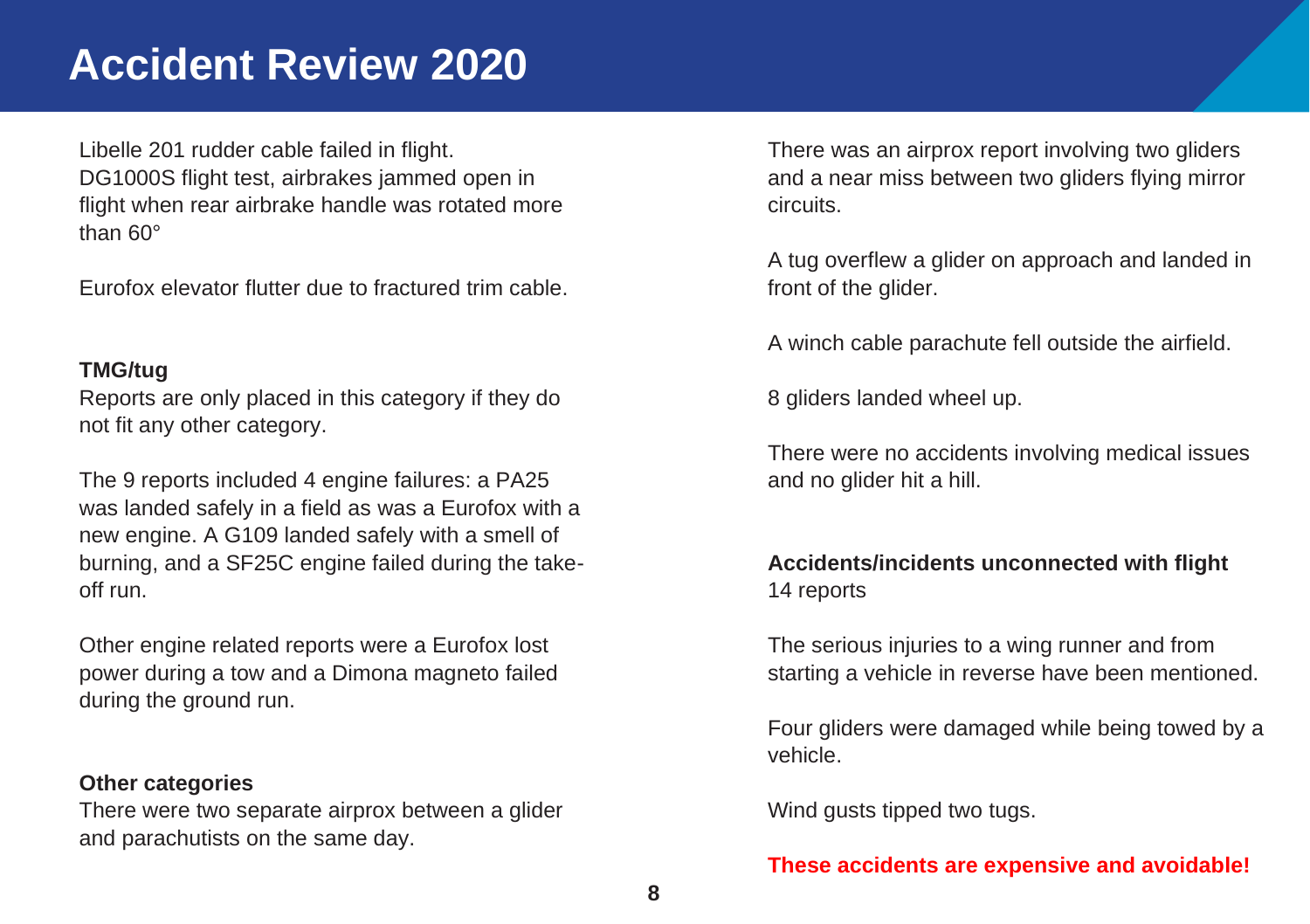### **APPENDIX – ALL ACCIDENTS AND INCIDENTS IN 2020**

All the reports in 2020 are summarised in this appendix. It would seem many of the accidents and hazardous incidents could have been avoided. Please read these summaries and see if you agree.

Injury is indicated as F, S, M for fatal, serious, minor. Damage is indicated as S or M for substantial or minor. A single M or S refers to damage. S includes destroyed.

### **Collision**

None

### **Winch**

There were 7 accidents /incidents

- simulated launch failure, turned instead of landing ahead, landed close to launch point
- heavy landing, neither pilot current M
- shock cord became partially wrapped around parachute. Launch aborted
- accelerated rotation, launch failure at 200', pilot turned downwind instead of landing ahead
- overrun, launched to 6-8ft, parachute opened, released S
- wing drop, stop signal. glider climbed to 6ft
- wing drop, released at 50ft, turned, hit fence S

### **Aerotow**

There were 12 reports of which 6 were tug upsets. These followed 7 tug upsets in 2019. All low tug upsets have the potential to kill the tug pilot

- tug pilot found himself in a steep nose down attitude at 2700', weak link broke
- glider on belly hook climbed high at 1600ft, tug pilot released
- boxing at 1600ft, tug stick on forward stop with full rudder, airspeed decreasing, tug released, rope went over glider wing
- P1 pointing out site features, got high at 1500ft, tug pilot released
- near tug upset at 800ft
- tug pilot released at 200-250ft; glider pilot distracted by insect and went too high in less than 2 seconds

In the other 6 reports:

• P2 out of position, P1 prompted, rope broke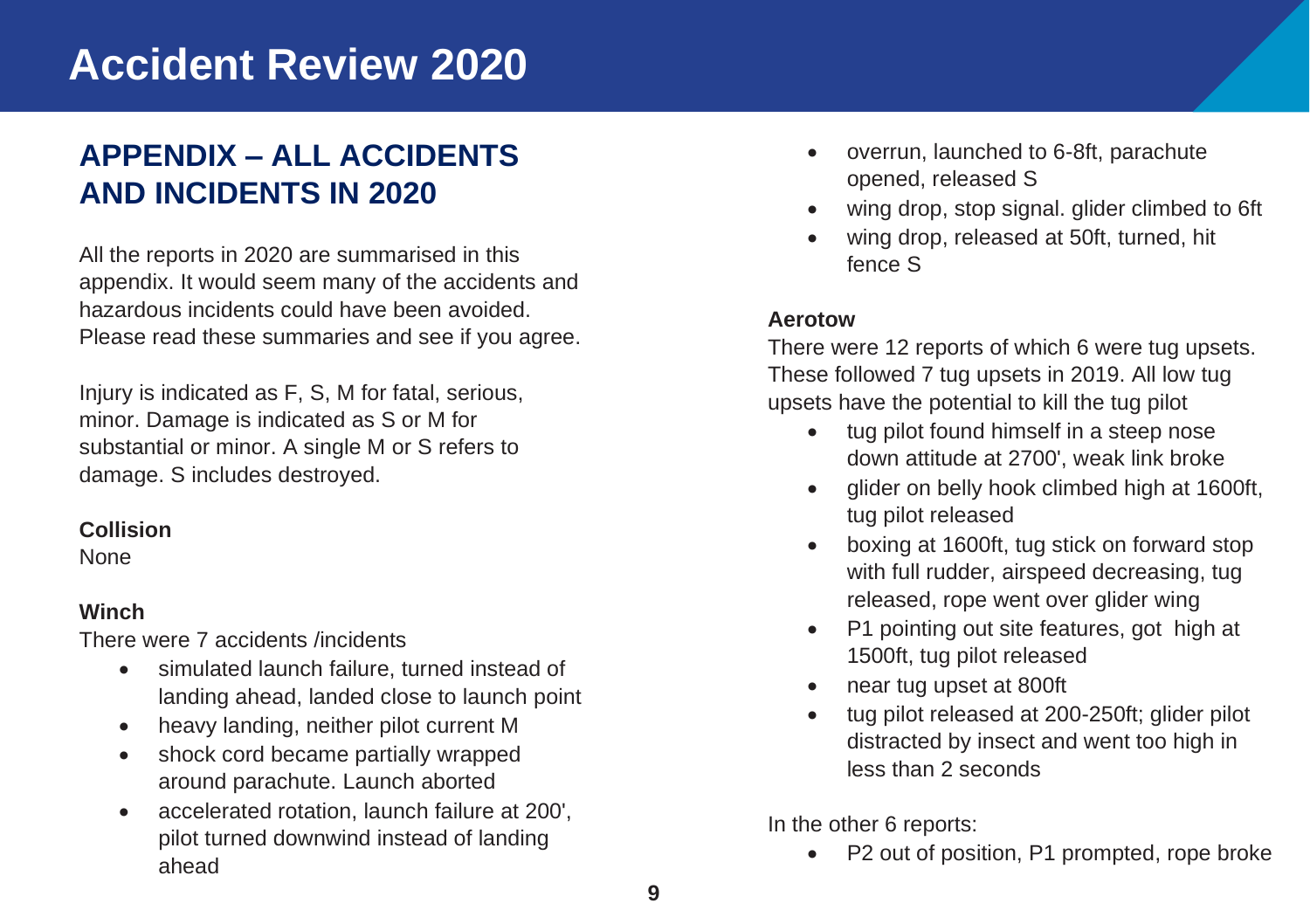- rope wrapped around glider wheel, launch stopped, but glider wheel collapsed M
- tug pilot lining up for tow inadvertently turned fuel off instead of changing tank, tug engine stopped at about 50kt
- Vega T65A 17L wing dropped, pilot did not release immediately, glider ran off runway M
- P2 dislodged airbrake during take-off, Airbrakes promptly re-locked by P1
- wave-off at 700ft following loss of coolant

**Stall/spin** (not associated with winch launches) The 6 accidents were:

- stalled heavy landing from sideslipping approach M
- high workload in circuit, 2-turn spin SS
- attempted cruise in FES glider, stalled onto rising ground MS
- high round out in TMG with wet wings S
- low and slow approach, spin SS
- stalled attempted go-around in tug M

### **Glider Integrity**

12 reports related to ensuring the glider was fit for flight.

4 of these reports concerned rigging:

- Swallow rigged with reversed trim cables after 4 years storage
- Cirrus 75 tailplane found to be unlocked after 30 hours of flight; DI by pilot unfamiliar with rigging process
- ASW20 tailplane found to be insecure during DI after rigging by committee and unwarranted assumptions
- glider awaiting launch with an unconnected aileron

4 canopies opened in flight, 3M

In the 4 other reports:

- winch launch, pilot eventually closed the airbrakes during an abbreviated circuit
- 90 minute flight with tail dolly attached
- canopy misted on aerotow due to faulty ventilator and tape over vent
- u/c collapsed on take-off roll M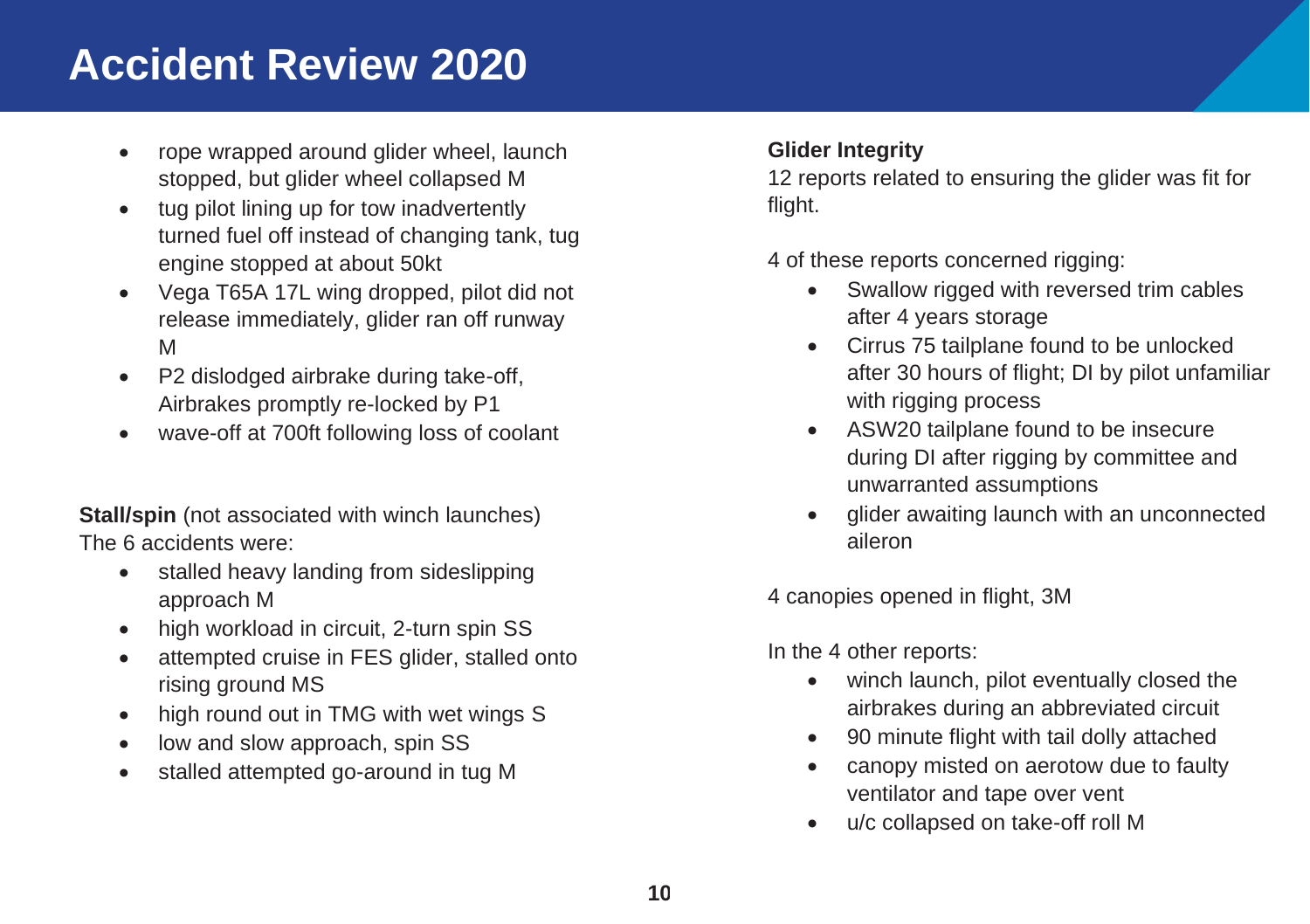### **SHORTCOMINGS IN PREPARING A GLIDER FOR FLIGHT CAN BE LETHAL AND ARE COMPLETELY AVOIDABLE**

### **Landing**

### 13 reports

- 70kt approach in light wind, PIO, heavy landing, pilot's head broke canopy MM
- landing Jabiru struck glider in launch queue. M to three crew and S to both aircraft
- pilot allowed glider to roll to reduce retrieve, hit vehicle S
- bounced landing, burst nosewheel M
- bounced landing, u/c collapse S
- 90kt approach, airbrakes deployed and inadvertently moved flap to -2, glider dropped violently, bounced SS
- wing caught in long grass, groundloop, S
- groundloop on landing
- broke skid after low release from tow M
- bounce and groundloop
- heavy landing MM
- balloon, PIO, touched down on nose M
- heavy landing after distraction M

### **Field landing**

There were 9 accidents/incidents:

- ridge soaring, field selection at 400ft, hit wall S
- descended 1500ft in cloud, no good fields S
- attempted turbo start abandoned at 200ft/90kt, overshooting field, groundloop S
- groundloop M
- landed in crop MS
- left ridge at 100ft, engine would not start, landed ahead in crop S
- attempted return to a/f, headwind, landed in crop S
- Crashed in field, AAIB investigation FS
- hit trees on approach MS

### **Misuse of controls**

- TMG, P2 landing from right hand seat, deployed airbrake instead of stick, P1 flew go-around after bounce, prop strike S
- Pegase pilot confused airbrake and u/c levers on approach but resolved the confusion in flight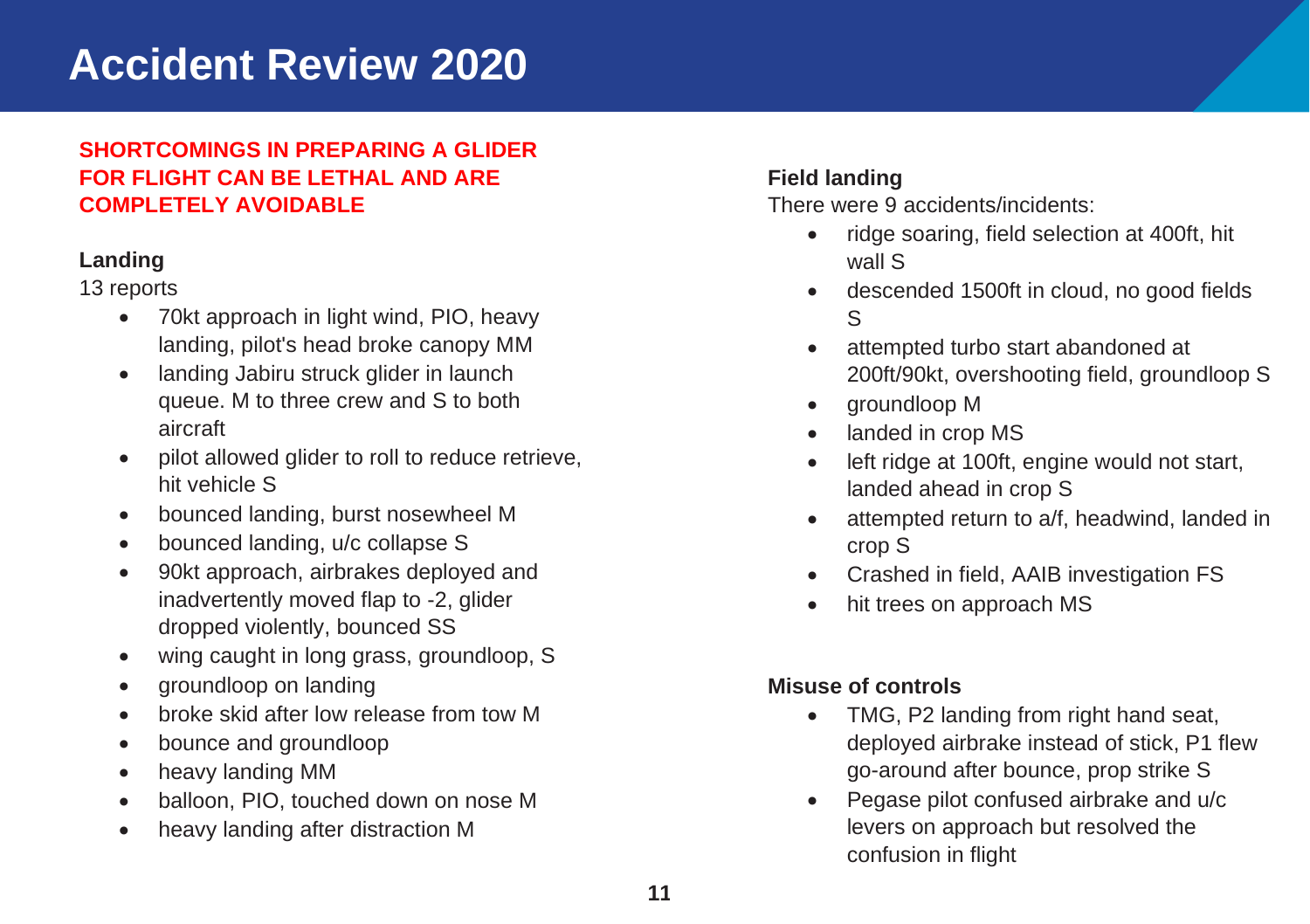• ASW19B landed in field after two overshot approaches to different runways, hand on u/c lever M

### **Undershoot/Overshoot**

10 reports

- landing over-run, P1 had not flown at the site or flown the type from rear seat
- instructing exercises downwind to avoid low cloudbase, 6km glide to airfield, hit tree S
- touched down on peri-track, burst tail inner tube on runway edge M
- crash in TMG flying circuits, AAIB investigation SS
- landed in undershoot field M
- high workload, fatigue, overshooting, groundloop
- misjudged spot landing, clipped crop
- wing hit fence in final turn S
- overshot attempting a hangar landing
- undershot into tree canopy S

### **Technical**

An aircraft component broke or did not work as intended. There were 12 incidents:

- opening TMG canopy, strap disconnected M
- normal landing, u/c frame tubes fractured, previously damaged S
- LS4 landing gear collapsed in spite of checking the lever position M
- Ventus 3T descent at 120kt and full airbrake followed by difficulty in closing the airbrakes
- Ventus 2CXT u/c lever came out of detent during landing, u/c collapsed
- Ventus BT trailing edge airbrakes opened during winch launch; 37 year old strut failed
- Libelle 201 rudder cable failed in flight
- K13 drag pin fell out on landing
- DG1000S flight test, airbrakes jammed open in flight when rear airbrake handle was rotated more than 60 degrees
- Eurofox elevator flutter on aerotow due to fractured trim cable
- SHK1 winch launch, hook moved forward, failure of earlier repair, back released at 1000ft S
- PW5 cable release toggle came off during ground run M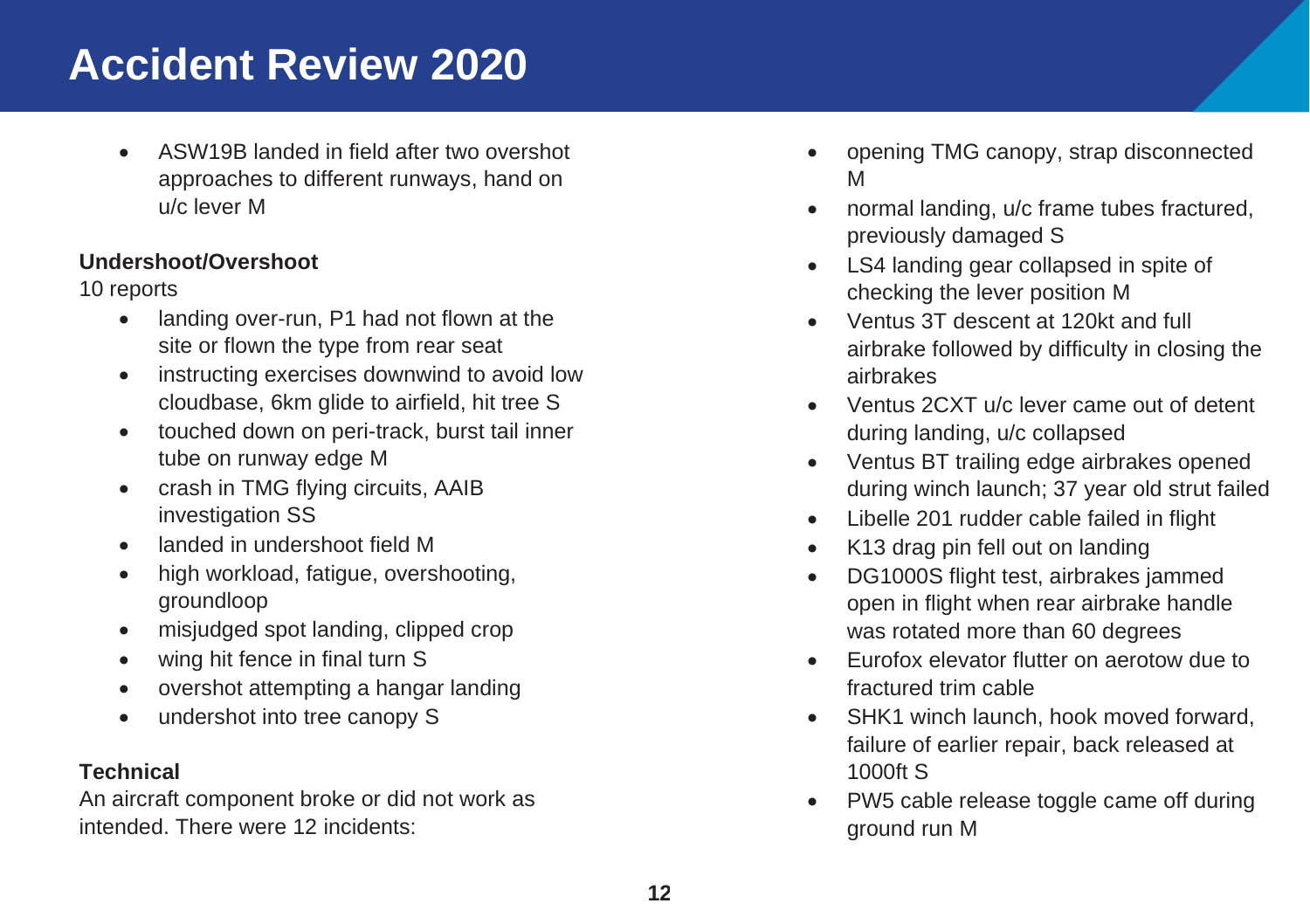### **Hit Hill**

None

### **TMG/tug**

TMG and tug accidents are only placed in this group if they do not fit into the other categories of stall/spin, landing, etc

There were 9 reports:

- PA25 engine failure and smoke on base leg, textbook field landing
- SF25C engine failure on take-off, stopped on runway M
- G109 engine failure with smell of burning on base leg, landed on runway M
- Eurofox engine failure on renewal test flight after fitting new engine, safe field landing
- trailing rope fouled electricity cables
- Eurofox towing, power reduction from 600ft, launch continued to 1400ft, returned to airfield
- low fuel pressure noted at 1500ft, faulty gauge
- DR 400 engine started with towing arm still attached M
- Dimona magneto failed during ground run, take-off abandoned

### **Wheel up landing**

There were 8 reports, 1 S and 2 M

- In 5 occurrences (1S) the pilot forgot to lower the wheel.
- In 3 occurrences (2M) the undercarriage collapsed on landing

### **Airfield**

One report, a glider hit a bump on aerotow take-off

### **Medical**

No reports

## **Other flying accidents/incidents**

9 reports:

- airprox between two gliders
- near miss between two gliders on mirror circuits
- airprox between soaring gliders and parachutists (two separate incidents on the same day)
- tug overflew glider on approach and landed in front of the glider
- winch cable parachute landed on a car outside the airfield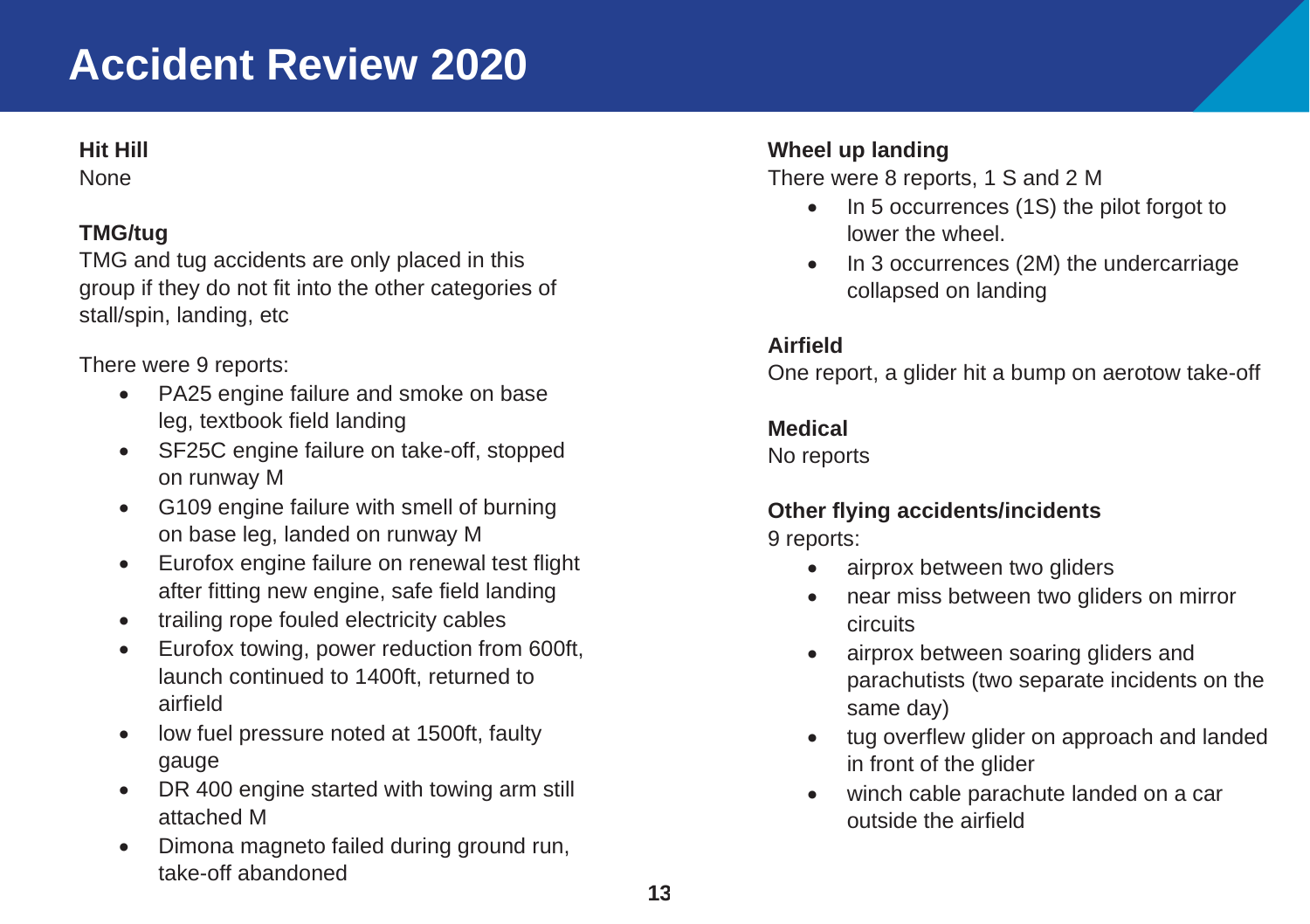- winch cable fell over the wing of a parked tug
- exceeded positive g limitations during aerobatics M
- car crossed landing area

### **Ground**

14 reports:

- while running the wing a member stumbled and sustained a shoulder fracture S injury
- retrieve vehicle started in reverse and ran over member S injury
- 4 reports (1S, 2M) of damage from a glider being towed by a vehicle
- canopy damaged in hangar S
- elevator damaged in hangar M
- wind gust tipped tug (two separate incidents) S and M
- control restriction discovered after flight in refurbished LS7, aileron deflections were different M
- vehicle driven over wingtip of a parked glider S
- Tractor hit glider in launch queue M
- damage noticed as glider entered launch queue M

### **THE SAFE PILOT**

There are very few new hazards in gliding. The safe glider pilot:

- never endangers others
- keeps an effective lookout
- can cope with winch emergencies
- does not cause tug upsets
- does not inadvertently stall/spin
- can land in the chosen place
- picks a field early
- takes care on the ground
- and, if an instructor, takes control promptly when the student makes a potentially dangerous error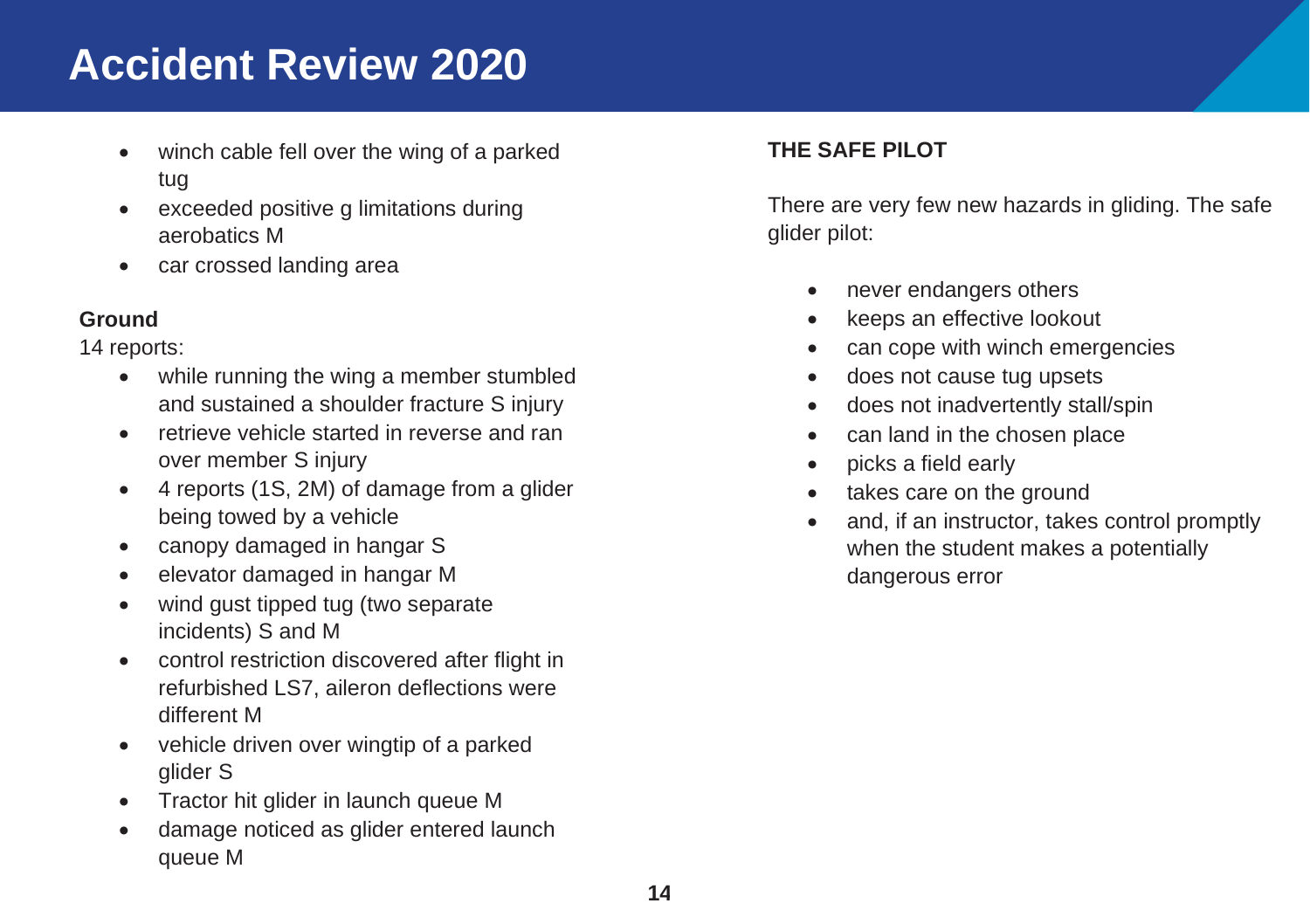### Your safety is our top priority